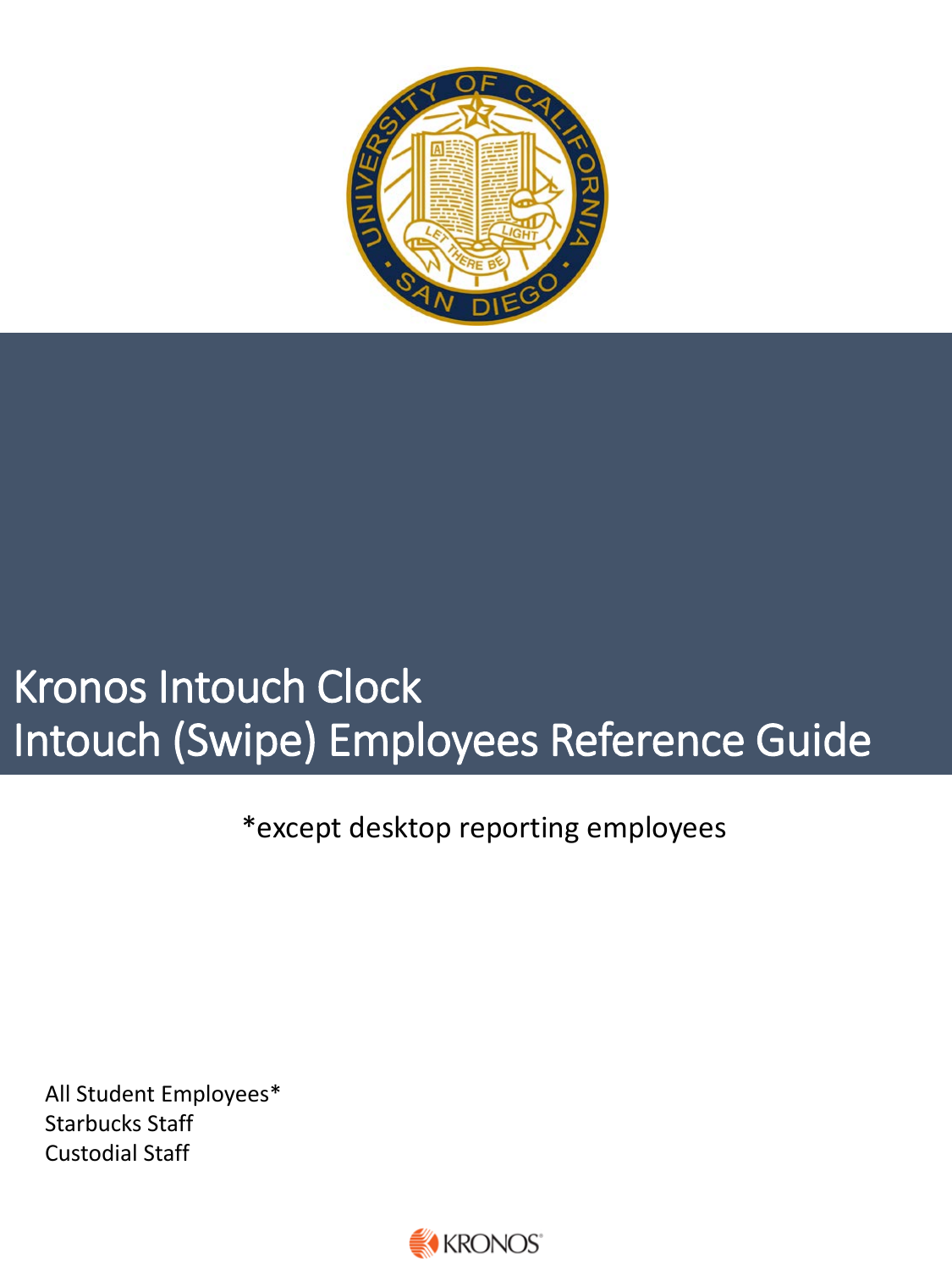### **Overview**

### **Indicator Lights**



## Using the Soft Keys

The InTouch clock displays your Employee related tasks. To use a soft key, do the following:

- 1. On the screen, touch the applicable soft key. Regardless of the soft key, you need to swipe your badge before proceeding.
- 2. Follow the instructions when prompted. To accept information, touch **Enter**.

## Common Error Messages

#### **Error 01-1: Error reading badge**

You may not have swiped properly. Try again. If you get the same message, see your Manager

#### **Error 04-1: Rejected**

You have already successfully swiped. If you are attempting to enter another punch, not enough time has gone by since entering the previous punch. Wait a moment or two, then try again.

#### **Error 06-2: Unknown home employee**

You may be a new hire and your information has not yet been sent to the clock. You may have recently replaced your badge and the new information has not yet been sent to the clock. given a new badge. See your Manager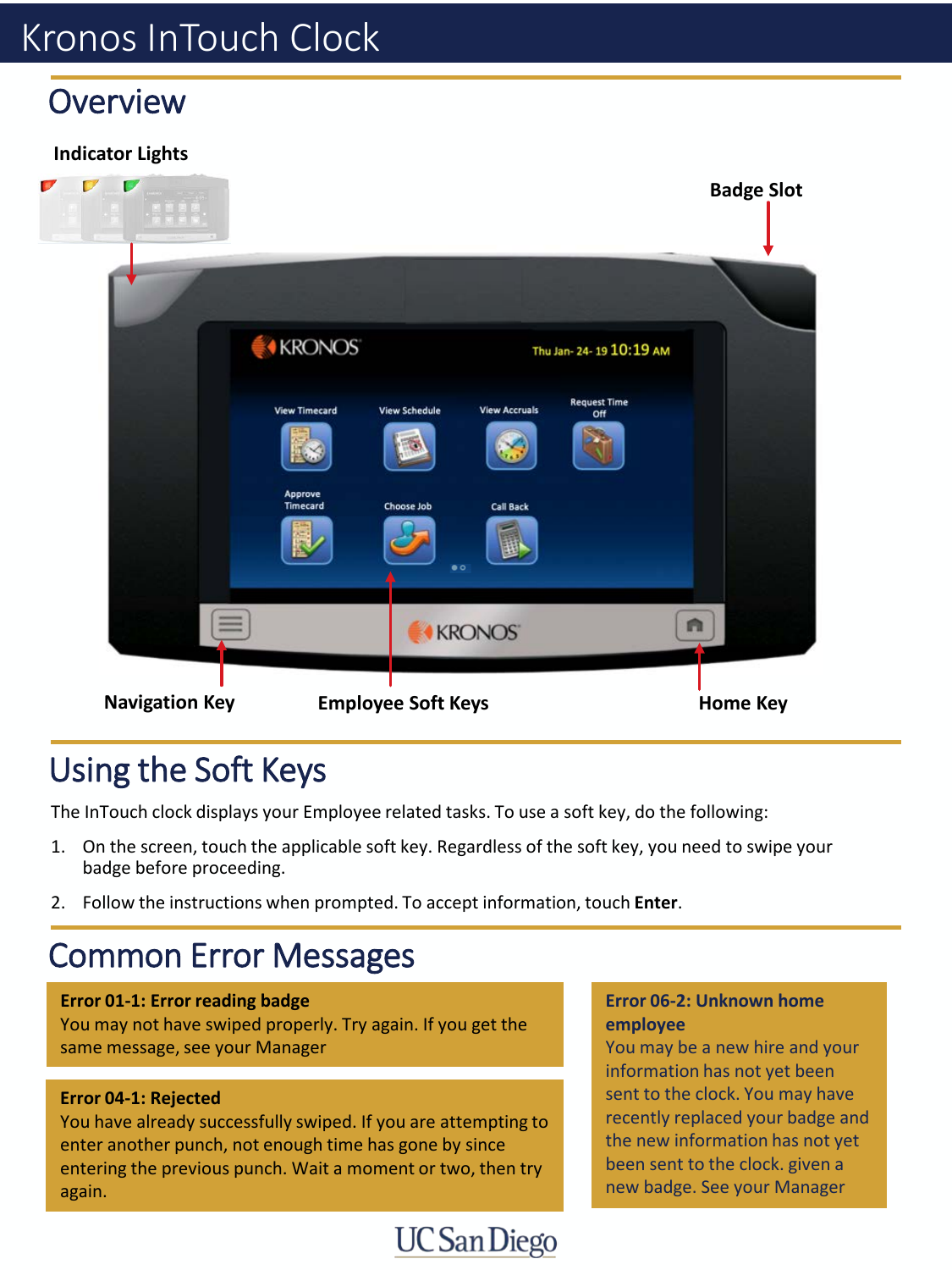## Punching In/Out

1. To punch in/out, swipe your **Badge** in the badge slot.

#### *Note:*

- *The screen displays the captured punch time.*
- *The indicator light flashes green if punch was successfully captured.*

|                      |                            |                      |                            | <b>IT TANKS</b> | <b>Diego</b> |
|----------------------|----------------------------|----------------------|----------------------------|-----------------|--------------|
| <b>AKRONOS</b>       |                            |                      | Thu Jan- 24-19 10:19 AM    |                 |              |
| <b>View Timecard</b> | <b>View Schedule</b><br>Ÿ. | <b>View Accruals</b> | <b>Request Time</b><br>Off |                 |              |
| Approve<br>Timecard  | Choose Job                 | <b>Call Back</b>     |                            |                 |              |
| $\equiv$             |                            | <b>KRONOS</b>        |                            | n               |              |

**Badge** 

## Viewing Your Information

Your can view your Timecard, Schedule, and Accruals information.

- 1. Press the applicable soft key.
- 2. Swipe your **Badge** in the badge slot.

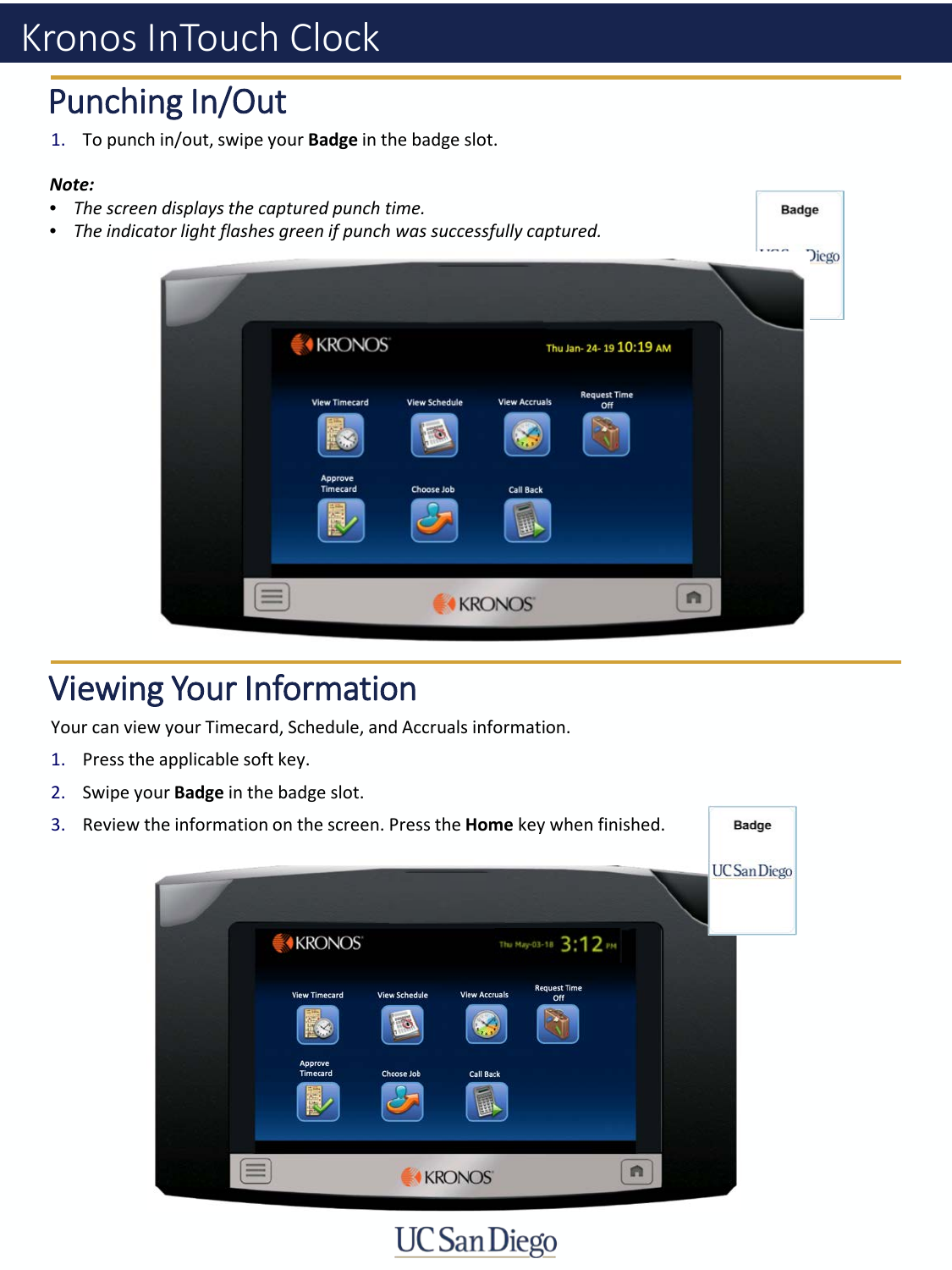## Transferring to Call Back

Use the Call Back soft key when working during an on call shift or when your shift dictates a shift guarantee.

- 1. Press the **Start Call Back** soft key.
- 2. Swipe your **Badge** in the badge slot.

#### *Note:*

• *To punch out, swipe your badge.* 

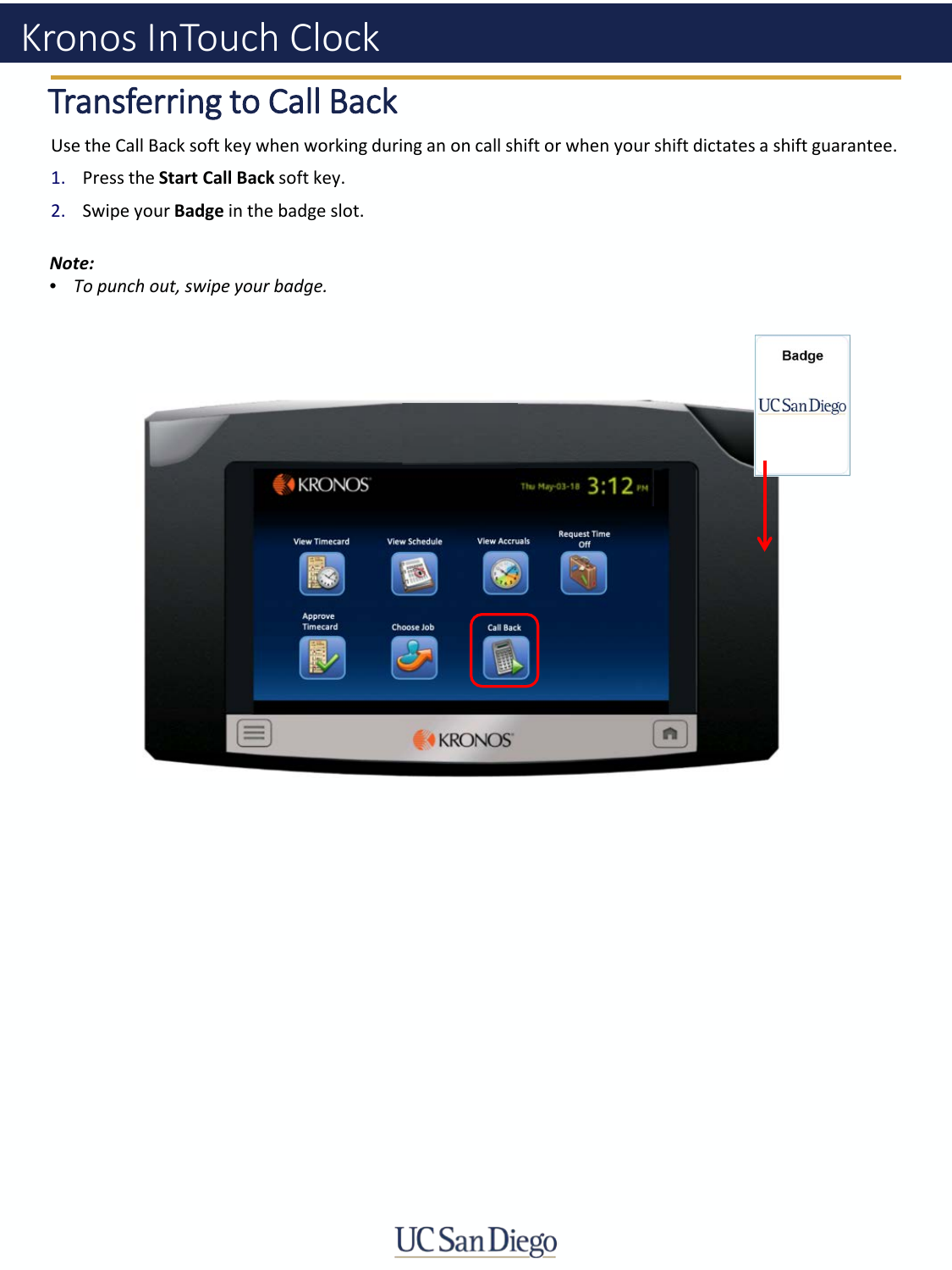## Transferring to a Different Job

Use the Choose Job soft key when transferring to a different Job.

- 1. Press the **Choose Job** soft key.
- 2. Swipe your **Badge** in the badge slot.
- 3. Press the applicable **Job**.
- 4. Verify the Job Transfer was **Accepted**.

#### *Note:*

- *To punch out, swipe your badge.*
- *To perform multiple transfers during your shift, follow the above steps.*

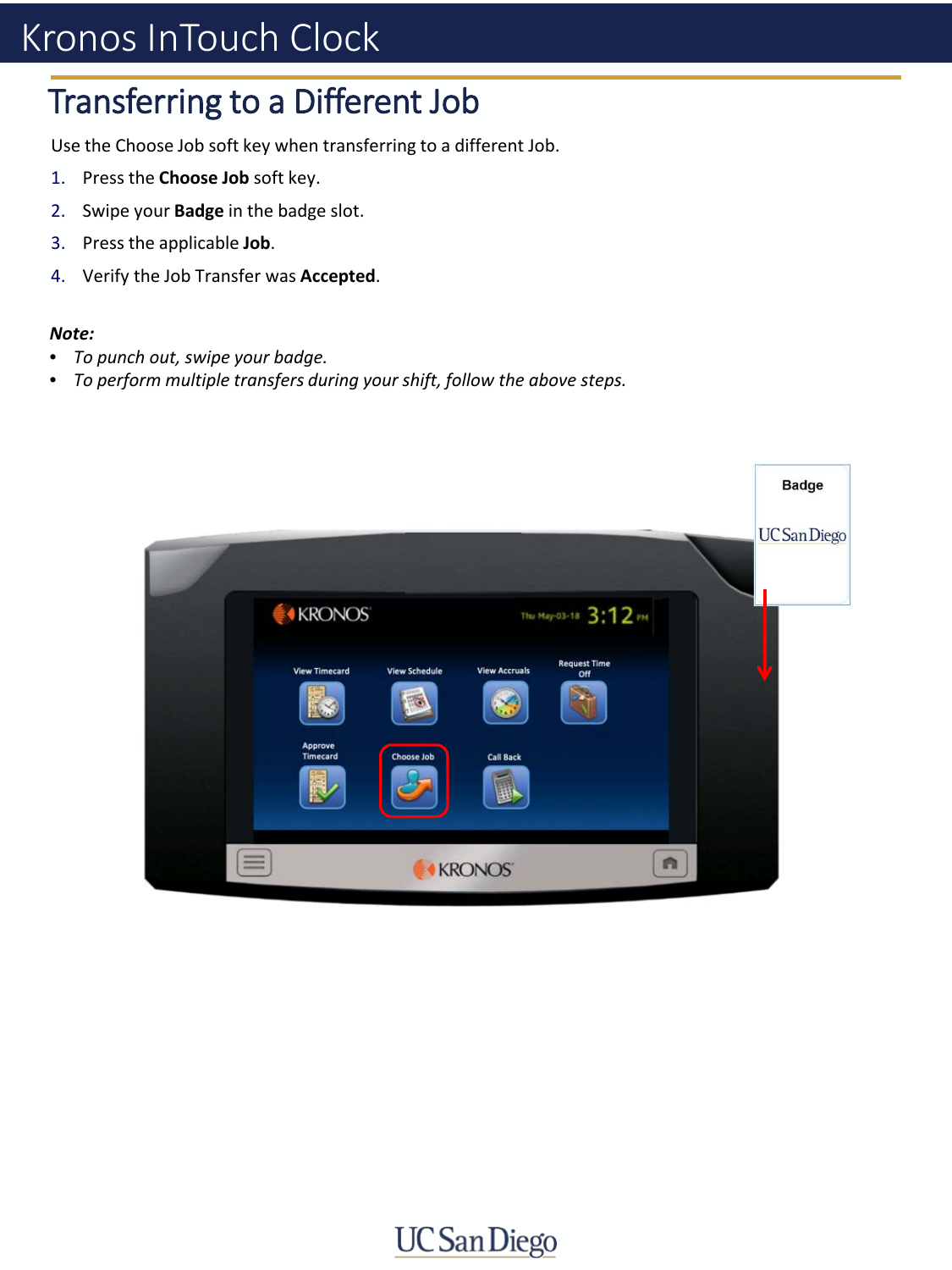## Approving Timecard

Use the Approve Timecard softkey to review and approve the timecard for a specific pay period. The clock displays an hourly view of the timecard (start time, end time, and shift totals). You can also use this transaction to revert an approved timecard to its unapproved state.

- 1. Tap **Approve Timecard**.
- 2. Swipe your **Badge** in the badge slot.
- 3. Scroll through timecard, and select the **Pay Period** you wish to approve.
- 4. Tap **Submit**.
- 5. When the timecard entries are displayed, tap **Approve** or **Remove Approval** as needed.